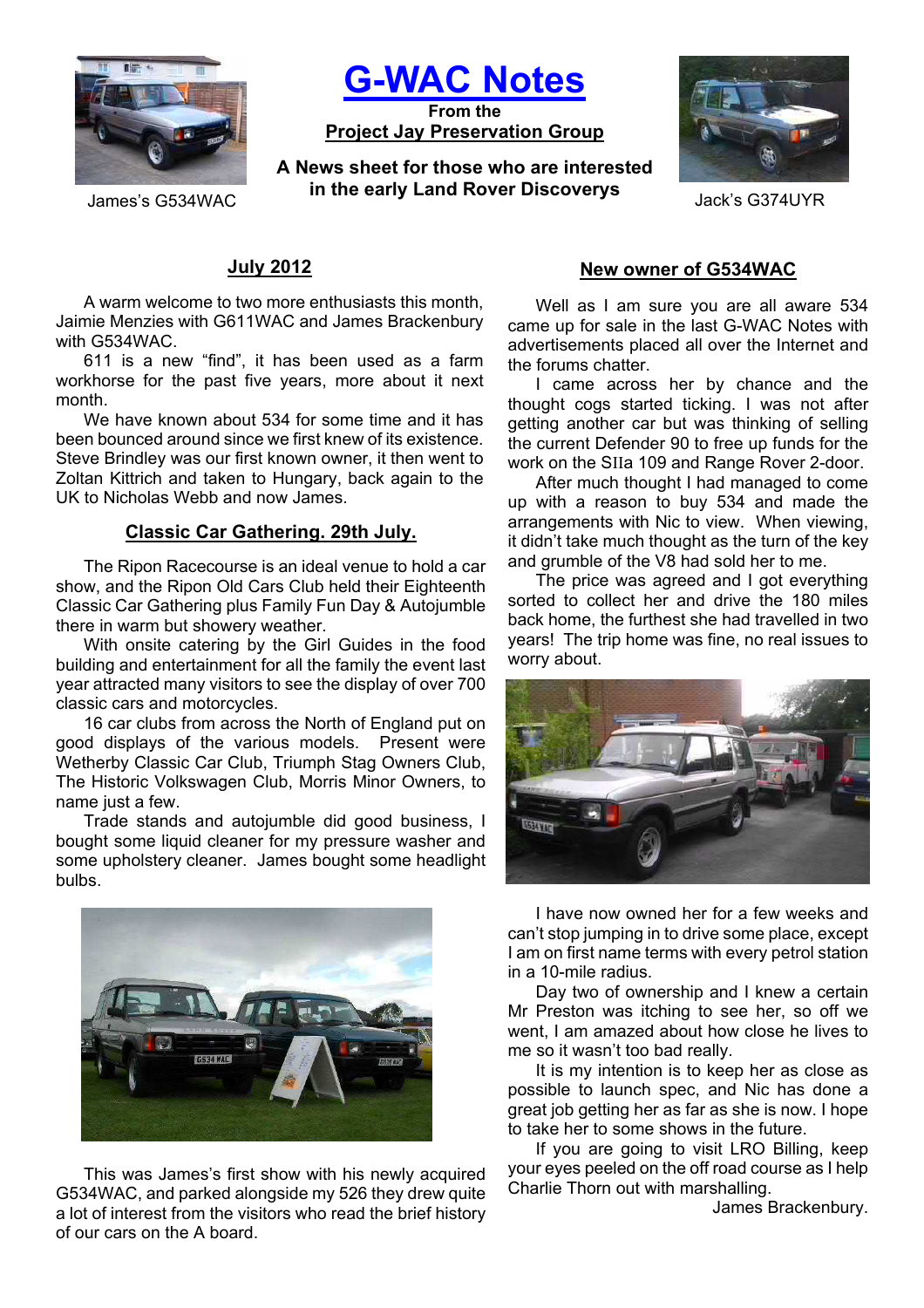### **More work on the ambulance**

The gutters are now sorted. A little tricky to do apparently given the roof is GRP, but Les the Welder managed to create new, straight gutters that just need painting.

So now to replace the heater. Luckily I've found someone breaking a 200Tdi - as it was a 3-door I also got the tilting seat bases, handy as we have a couple of 3-door Discos and the drivers side one on J140 needs serious attention. I managed to get a complete heater unit rather than having to get the motor out of the old one.





The custom wiring for the sirens and lights is making the removal of the dash interesting as there's various wires led through the top of the dash, and there are large numbers of wires to the siren/light switches - the switch panel is where the stereo is normally in a 200.

With the dash finally off, the next job was to replace the heater unit and remember where it all goes to put it back together again. Then to take the carpet out to treat the floor.

For some unknown reason I decided to put the dash back in first, then realised it's near impossible to get the carpet and acoustic mat out with the dash in place, so out it came again.



The seat base was a pig to get out - the studs were fine but the bolts had seized.

With the seats out, it was relatively easy to get the carpet and mat out. I was a bit worried about what I would find given that the carpet and mat were soaking wet, but the rust is easily treated as it's all on the surface.

Neil.

**PETER JAMES** INSURANCE. 772 Hagley Road West, Oldbury, West Midlands. B68 0PJ. Telephone:0121 506 6040.

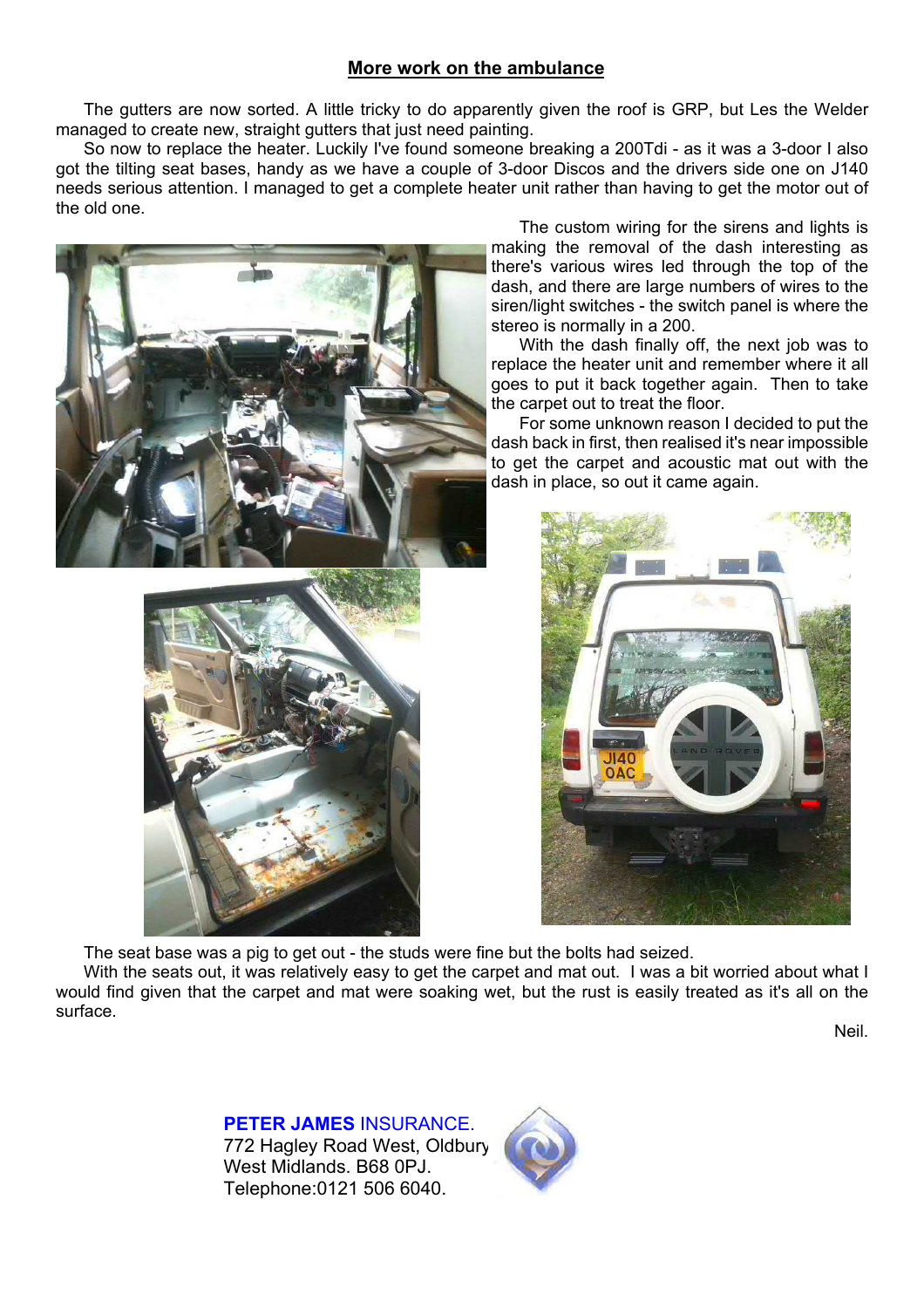# **23rd Birthday Weekend – 13th-14th October 2012**

As I sit here putting fingertips to keyboard (it used to be pen to paper), I am feeling excited but also a little nervous as I realise that there are only three and a half months left until the next Discovery Birthday Weekend. It is its 23rd Birthday and if this year's weekend is half as good as the last three years celebrations have been it should be another cracking weekend. The Birthday Weekend is open to any owner/driver of a Land Rover Discovery old or new.

 The reason? The joining together of like minded people, people with a passion for their Discoverys. It's a chance to celebrate and re create the launch of the vehicle which took place in and around the Plymouth area back in October 1989, at the same time raising some money for a couple of Charities.

The Programme for the Weekend will be:-

#### Friday 12th October 2012

Optional Green laning/ scenic drive. Meeting up at the Butchers Arms St. Ive at approx 10am, we will then drive non damaging lanes over Bodmin moor and across to the North Cornwall Coast.

### Saturday 13th October 2012

We will gather on Plymouth Hoe on Saturday 13th October from 10.00 until 13.00. Yes; Free parking in a Big City! This gives everyone a chance to register, catch up with old friends; and then pop down into the City of Plymouth, which is a 10 to 15 minute walk, once here you can grab a late breakfast or a big hearty lunch. Plymouth like any big City has an abundance of fast food outlets, good Restaurants and a Pannier Market. Another area to visit is the Barbican; this is the old Fishing Port of the City. Home to the Aquarium, gift shops and even more eating houses; this again is a 10 to 15 minute walk.

The Hoe must be clear of all vehicles by approx 13.15. On leaving the Hoe, via the Torpoint Ferry, we will drive to Mt. Edgcumbe, we will stop along the way to let people catch up and to take photo's etc. On arrival, Mt. Edgcumbe's smaller Tea Shop will be open for refreshments.

Evening Social and Charity Raffle (tbc) 7pm-Late

#### Sunday 14th October 2012

09:30 we will meet at the Car Park of the TESCO Store, Lee Mill, from here we will head straight down to the Steam Railway at Buckfastleigh. This should give people plenty of time to look around the Station, catching the train and spending some time at Totnes.

At approx 14.00 we will commence the drive across Dartmoor to the Two Bridges Hotel, reaching there at 15.00. Time for a Pint or a Cream Tea and to say our fond farewells.

Green laning or scenic drives may be organised the day before, Friday or the day after, Monday depending on demand. Please contact me via 07771 882622, or e-mail hayward lee@yahoo.com for more information.

Useful Websites:

**http://www.discoverybirthdayparty.co.uk. http://www.southdevonrailway.co.uk/timetable** 

**http://www.mountedgcumbe.gov.uk. http://www.visitplymouth.co.uk**

### **Another G-WAC found. G611 WAC.**

It has been used on the farm for the last five years but now the owner realises that it is worth preserving, he is going to give it some TLC.

I will have more news about it for the August Notes.

### **V8 Land Rover 90, for sale on ebay. Reg. number G87 WAC**

Have a look at this one if you are interested in Land Rover 90s.

http://www.ebay.co.uk/itm/ 261074239885?ssPageName=STRK:MESELX:IT&\_trksid= p3984.m1555.l2649#ht\_518wt\_1185

Roy.

### **Front cover of LRO October 1989 issue.**

In the July 2012 issue of LRO, page 37 shows a picture of G475WAC on the front cover of the October 1989 issue.

I am not sure how LRO managed to do that because the G-WAC cars were not registered until 1st October, and publication time is usually almost two months in the process.

The DVLA site does not recognise the registration number.

Has anyone got the answer to this conundrum?

Ian.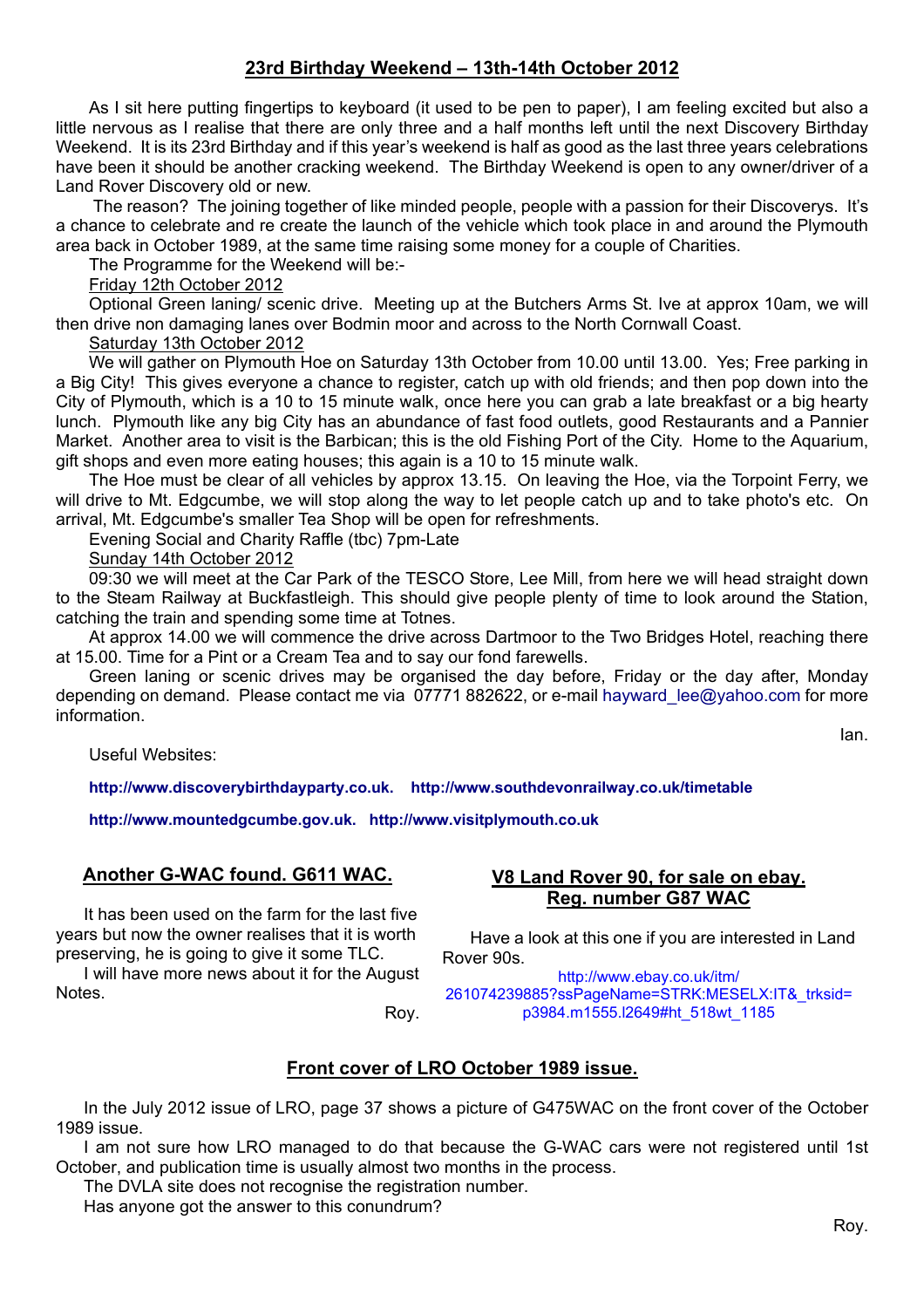Friday 12th October 2012

10.00-16.00 Optional Green laning/scenic drive.

Saturday 13th October 2012

10.00-13.00 Plymouth Hoe - Register/Photos/Breakfast/Lunch 13.00-14.30 Drive to Mt. Edgcumbe via Torpoint Ferry - stopping for photo's 14.30-16.30 Mt. Edgcumbe - Afternoon Tea/Sightseeing/photo's 19.30-Late Evening Social and Raffle (tbc)

Sunday 14th October 2012

09.30 Meet at Lee Mill Tesco Car Park 10.00-14.00 South Devon Steam Railway Buckfastleigh - Train ride/Photo's/Lunch 14.00-15.00 Dartmoor Drive to The Two Bridges Hotel 15.00 Two Bridges Hotel - Afternoon Tea and Farewells

The above programme is subject to change at short notice and may be weather dependent For more information please visit our Website: http://www.discoverybirthdayparty.co.uk/ or contact Lee on 077 88 99 66 44 or Ian on 077 71 88 26 22

### **Classic Car Shows.**

If you enjoy sitting in the sun ??? and watching the world go by, what better way to do it than to attend a local village show or Classic Car show with your G-WAC?

Most car shows have an arena to parade the various models, either by type, sports cars, 4x4, American, kit cars etc, or by age. Some shows have a commercial slot where you can display a van, a pickup or a truck. If you enter your Discovery in the 4x4 class, you will be sitting alongside the Cosworths, Jenson FFs and Series Land Rovers, (RR folk don't usually go to Classic Car events) so I usually enter the 1980s class.

Whilst the judge is inspecting the exhibits, the commentator will speak to owners and ask about their car. If you are fortunate to be chosen to say a few words about your car, is a good opportunity to tell the visitors about the launch and the G-WACs.





In the summertime there are many shows every week and they are listed in Morgan's Historic & Classic Vehicle Events Yearbook. www.morgansyearbook.co.uk. It is produced by the Rotary Club of York Vikings, and profits go to various charities. Another source of information is published by the Classic Motor Monthly newspaper.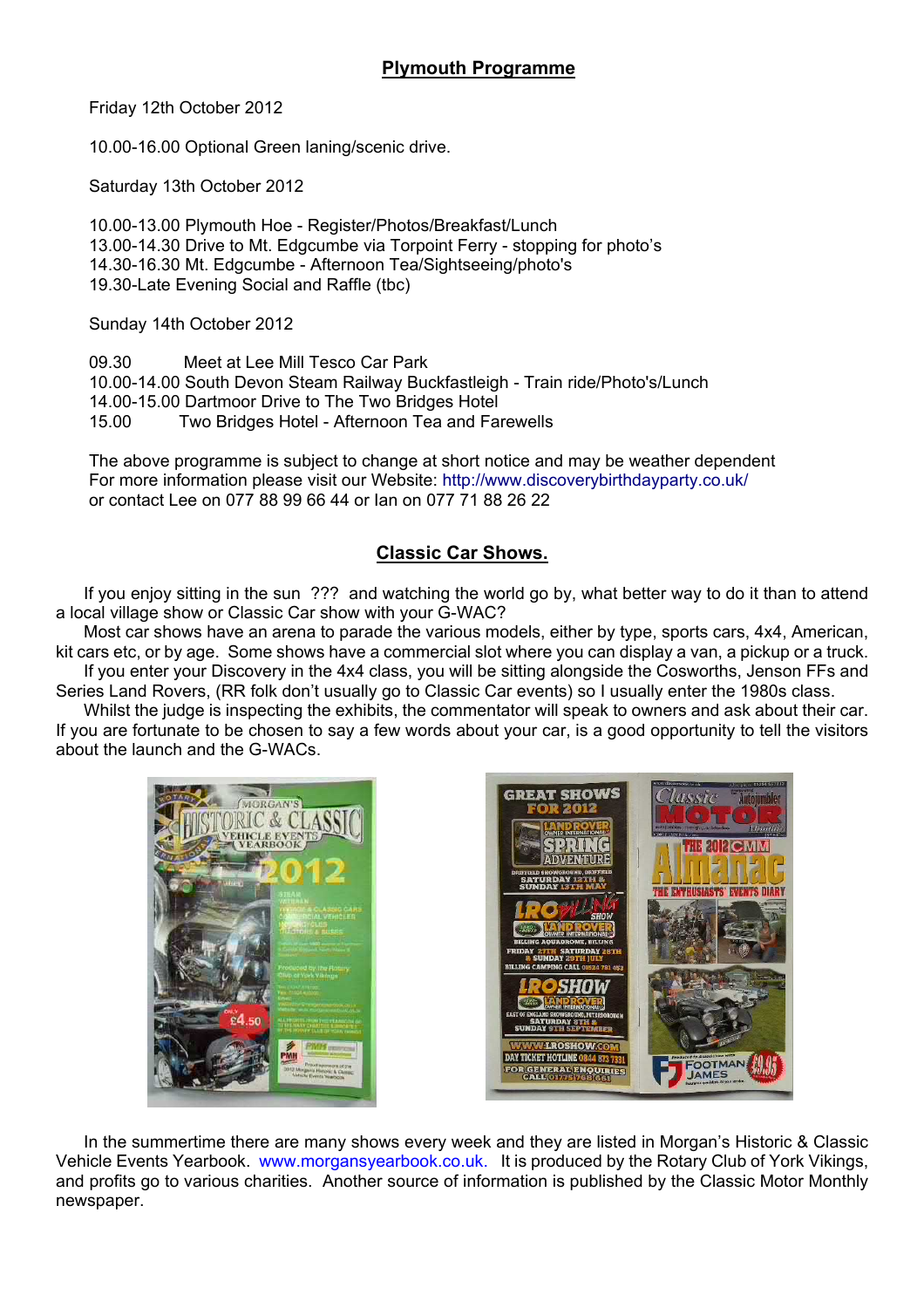#### **Current known owners of launch cars. @ July 2012**

G457WAC Mark Wheatley<br>G459WAC. (Amphibian) G459WAC. (Amphibian) G459WAC. (Amphibian)<br>G461WAC G461WAC John Boucher<br>G463WAC John Boucher<br>Jan Rawlings. G465WAC & G526WAC <br>G469WAC & G524WAC **Roy Preston.** Lee Barnett G469WAC & G524WAC<br>G470WAC G478WAC<br>
G480WAC, G482WAC & G486WAC<br>
David Ashburner G480WAC, G482WAC & G486WAC<br>G488WAC G490WAC Rob Ivins<br>
G510WAC ROB IVINS ROB IVINS RIGHT G510WAC<br>G511WAC G511WAC Colin Crossley<br>G534WAC Colin Crossley<br>James Bracker

lan Rawlings.<br>Roy Preston. Frank Elson. **Clive Richfield** James Brackenbury

There were 86 cars registered on 01.10.89 from G451WAC to G537WAC, with the exception of G500WAC.

#### **Other known launch cars on DVLA site.**

G466WAC, G477WAC, G494WAC, and G525WAC

#### **Other pre-production, G-WACs and early cars**

| <b>B62 COH &amp; C60 JKG</b>      | Philip Bashall (The Dunsfold Collection) |
|-----------------------------------|------------------------------------------|
| C742HUH                           | <b>Charles Whitaker</b>                  |
| G226EAC                           | Discovery Owners Club                    |
| G513DHP                           | Project Jay Preservation Group           |
| G279WAC                           | Neal                                     |
| G302WAC                           | Sandy Andrews                            |
| G308WAC                           | Robin Gray                               |
| G310WAC                           | Mark Simpson                             |
| G311WAC                           | Ivor Ramsden                             |
| G316WAC                           | David Cox                                |
| G401WAC                           | Owner not known                          |
| G405WAC                           | Harry Harrison                           |
| G406WAC                           | Keith Britton                            |
| G410WAC                           | Robin Jeffery                            |
| G563WAC                           | David Spirrett                           |
| G601WAC                           | <b>Richard Haynes</b>                    |
| G602WAC                           | Owner not known                          |
| G603WAC                           | lan Redfern                              |
| G610WAC                           | John Stuart-Gay                          |
| G611WAC                           | Jamie Menzies                            |
| G635WAC                           | Alec Gatherer                            |
|                                   |                                          |
| G28 RMW                           | Glyn Jones                               |
| G41 VHA                           | Simon Tinkler                            |
| G67 RYJ                           | Foley S V Ltd.                           |
| G101GEL                           | <b>Tim Evans</b>                         |
| G324CBG                           | Robin Jeffery                            |
| G374UYR                           | <b>Jack Straw</b>                        |
| G442AJM                           | Scott Seacombe                           |
| G5530WD                           | J Herod                                  |
| G656RYB                           | Graham Welch                             |
| G711YRY                           | Peter Hares                              |
| G757SGX                           | Paul Bishop                              |
| G767NRH                           | David Ashburner                          |
| G834FPR                           | Sue Virgin                               |
| G892VPM                           | M E Hall                                 |
| G942UTT                           | Keith Taylor                             |
| G987LKU                           | <b>Andy Greer</b>                        |
| H776POJ                           | Duncan Campbell                          |
| H871EWK                           | <b>Mark Hardwick</b>                     |
| J140OAC Ambulance                 | Neil Witt                                |
| J463HVK Ambulance                 | William Wallace                          |
| 3656 TW 24                        | Keith S L Daffern. (France)              |
| AZ-829-TJ                         | Raymond Bechetoille (France)             |
| <b>BT 797 AV</b>                  | Keith Rouse (France)                     |
| Camel. Awaiting export to the USA | Robert Blanchard (USA)                   |